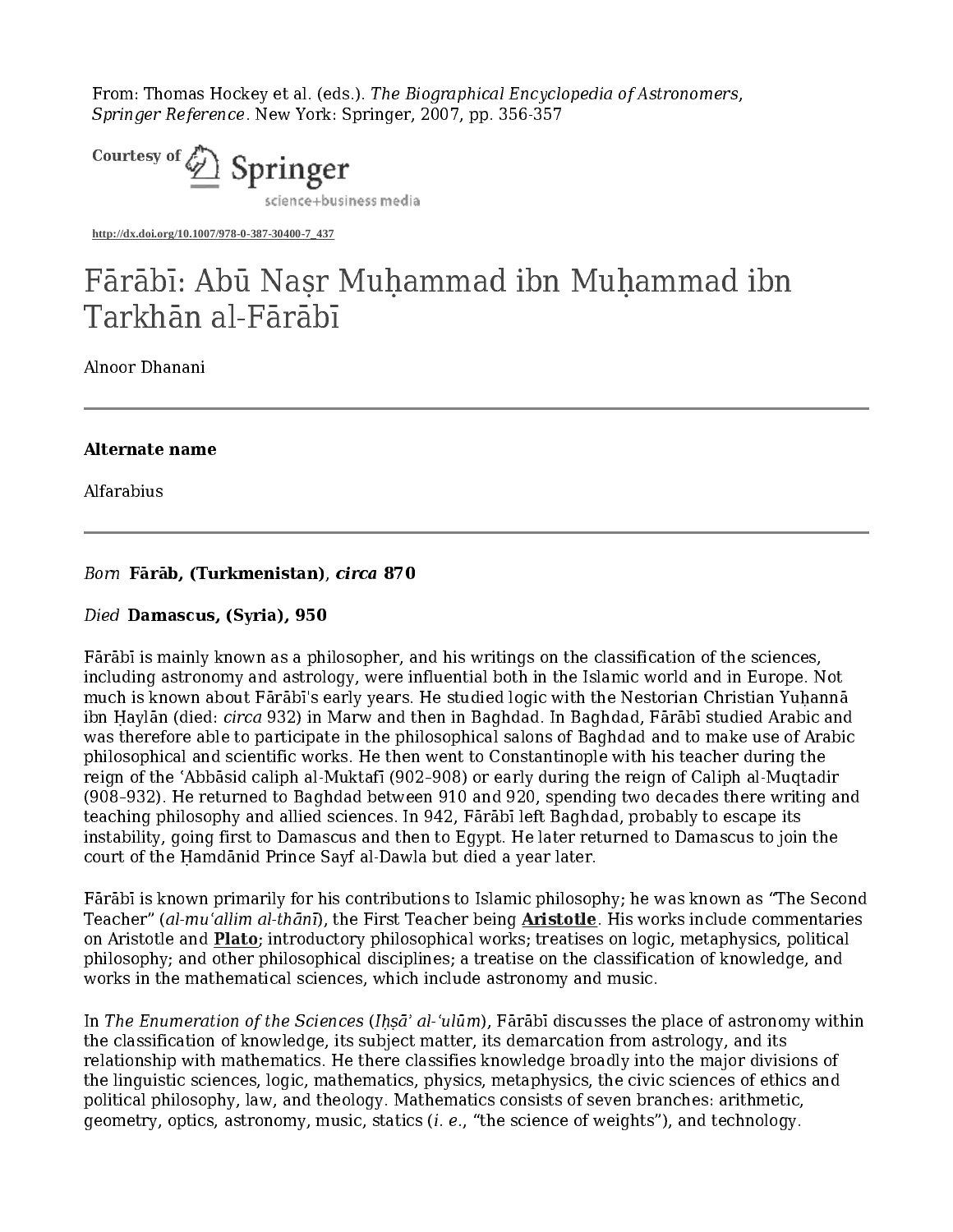Astronomy, or the "science of the stars" ('ilm al-nujūm), consists of two parts. The first is astrology  $(i)$  m ahkām al-nu $(i)$ , which studies the signs of planets with regard to their relationship with future events, and sometimes also present and past events. The second part of astronomy is "mathematical astronomy" ('ilm al-nujūm al-ta'līmī), which, unlike astrology, is considered one of the mathematical sciences.

Mathematical astronomy investigates celestial bodies and the Earth with regard to their shapes, sizes, and distances; it investigates their motions, the components of these motions, the calculation of positions of planets as a result of these motions at any specific time, and the observable effects of motions, for example eclipses and planetary risings and settings. Furthermore, it investigates the inhabitable areas of the Earth, its climatic regions, and timekeeping, i. e., seasonal hours. The determination that the Earth is entirely at rest at the center of the Universe and that motions of celestial bodies are spherical is made by mathematical astronomy.

Fārābī's grounds for rejecting astrology are clear in two surviving works: On the Utility of the Sciences and the Crafts (Risāla fī faḍīlat al‐ʿulūm wa‐ʾl‐ṣināʿāt) and On the Aspects in which Belief in Astrology Is Valid (Maqāla fī al‐jihāt allatī taṣiḥḥu ʿalayhā al‐qawl bi‐aḥkām al‐nujūm). Fārābī acknowledges that celestial bodies have an effect on terrestrial bodies, but he believes this effect to be mediated through the light radiated by the celestial bodies. There is also a chain of causes from a particular position of a planet to its eventual effect upon a particular terrestrial body. Therefore, one is not dealing with a direct and necessary cause‐and‐effect relationship between planetary position and an immediate terrestrial effect, but rather with the relationship between a cause and its possible far-removed and remote effect. Any astrological prediction must take into account natural and voluntary obstacles that may prevent the occurrence of the eventual effect. Fārābī concludes that astrology is just conjecture, supposition, smooth talk, and deception.

Fārābī's philosophical cosmology was shaped by astronomy. He discusses the doctrine of the ten intellects in his On the Opinions of the Inhabitants of the Virtuous City (Kitab ara<sup>'</sup> ahl al-madīna alfāḍila). The First Intellect necessarily emanates from the First Being, namely God. Like the First Being, the First Intellect is immaterial. As it contemplates the First Being, the First Intellect necessarily brings a third being, namely the Second Intellect into existence. As it contemplates itself, the First Intellect necessarily brings the celestial heaven into existence. The Second Intellect also contemplates the First Being, which necessarily brings the Third Intellect into existence. The Second Intellect's contemplation of itself brings the sphere of fixed stars into existence. Similarly, the contemplation of the Third Intellect brings the Fourth Intellect and the sphere of Saturn into existence, the contemplation of the Fourth Intellect being brings the Fifth Intellect and the sphere of Jupiter into existence, and so on through the Tenth Intellect and the spheres of Mars, the Sun, Venus, Mercury, and the Moon. Thus Fārābī combines Ptolemy's planetary spheres with Neoplatonic emanationism and necessity into a philosophical cosmology that would become the fundamental tenet of all subsequent Islamic Hellenistic philosophers (falāsifa). In their view, the celestial heavens were the realm of celestial intellects, souls, spheres, and planets.

Fārābī's Commentary on Ptolemy's Almagest (Sharh al-Majistī) is his only strictly astronomical work. The text has not yet been edited, but a Russian translation has been published, based on Ibn Sīnā's shortened recension preserved in a British Library manuscript.

# Selected References Selected References

Druart, Thérèse‐Anne (1978). "Astronomie et astrologie selon Farabi." Bulletin de philosophie médiévale 20: 43–47.